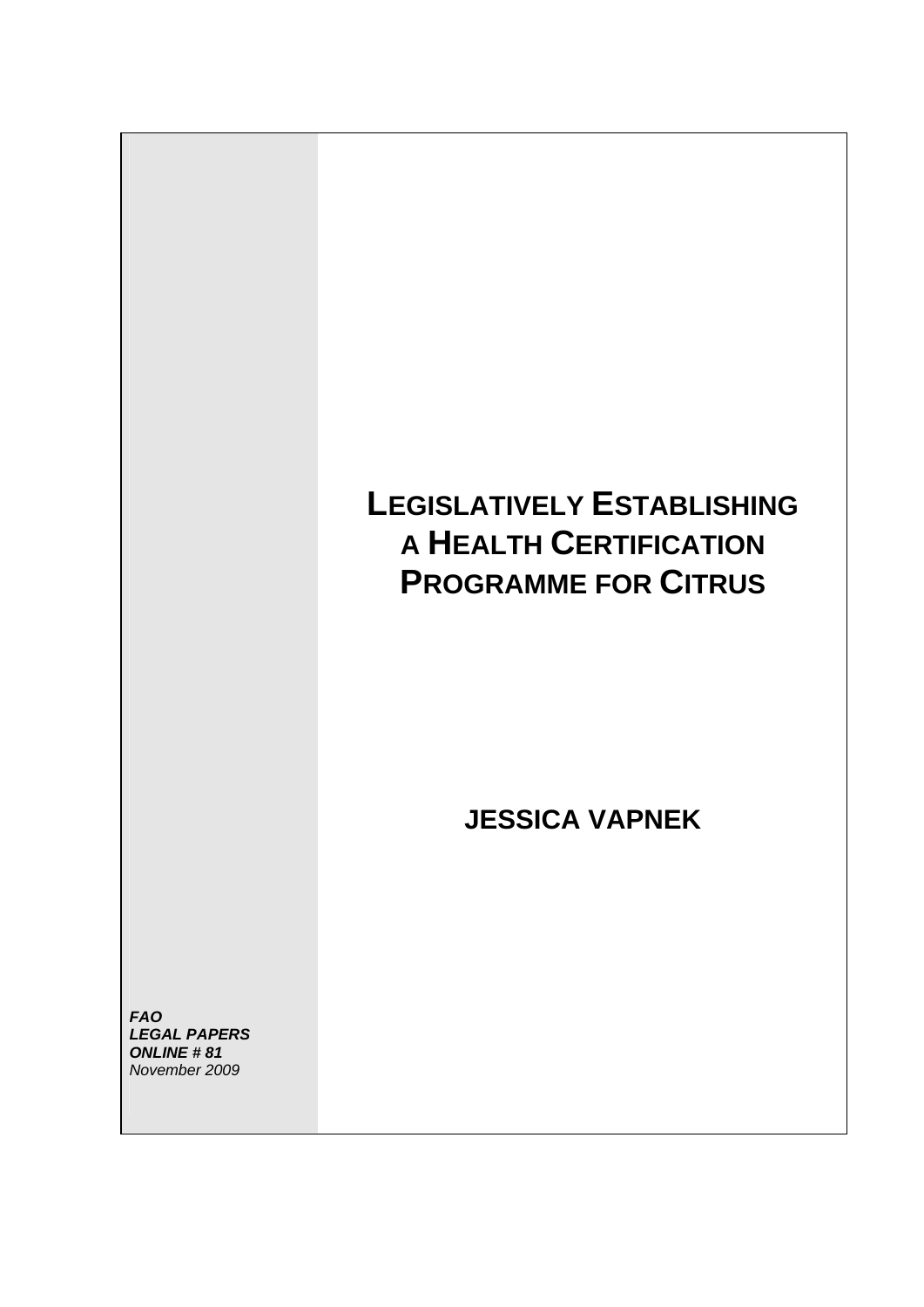**FAO Legal Papers Online** is a series of articles and reports on legal issues of contemporary interest in the areas of food policy, agriculture, rural development, biodiversity, environment and natural resource management.

#### **Legal Papers Online** are available at www.fao.org/legal/prs-ol

For those without web access or email, paper copies of Legal Papers Online may be requested from the FAO Legal Office, FAO, Viale delle Terme di Caracalla 00153, Rome, Italy, devlaw@fao.org. Readers are encouraged to send any comments or reactions they may have regarding a Legal Paper Online to the same address.

The designations employed and the presentation of the material in this document do not imply the expression of any opinion whatsoever on the part of the United Nations or the Food and Agriculture Organization of the United Nations concerning the legal status of any country, territory, city or area or of its authorities, or concerning the delimitation of its frontiers or boundaries.

The positions and opinions presented do not necessarily represent the views of the Food and Agriculture Organization of the United Nations.

© FAO 2009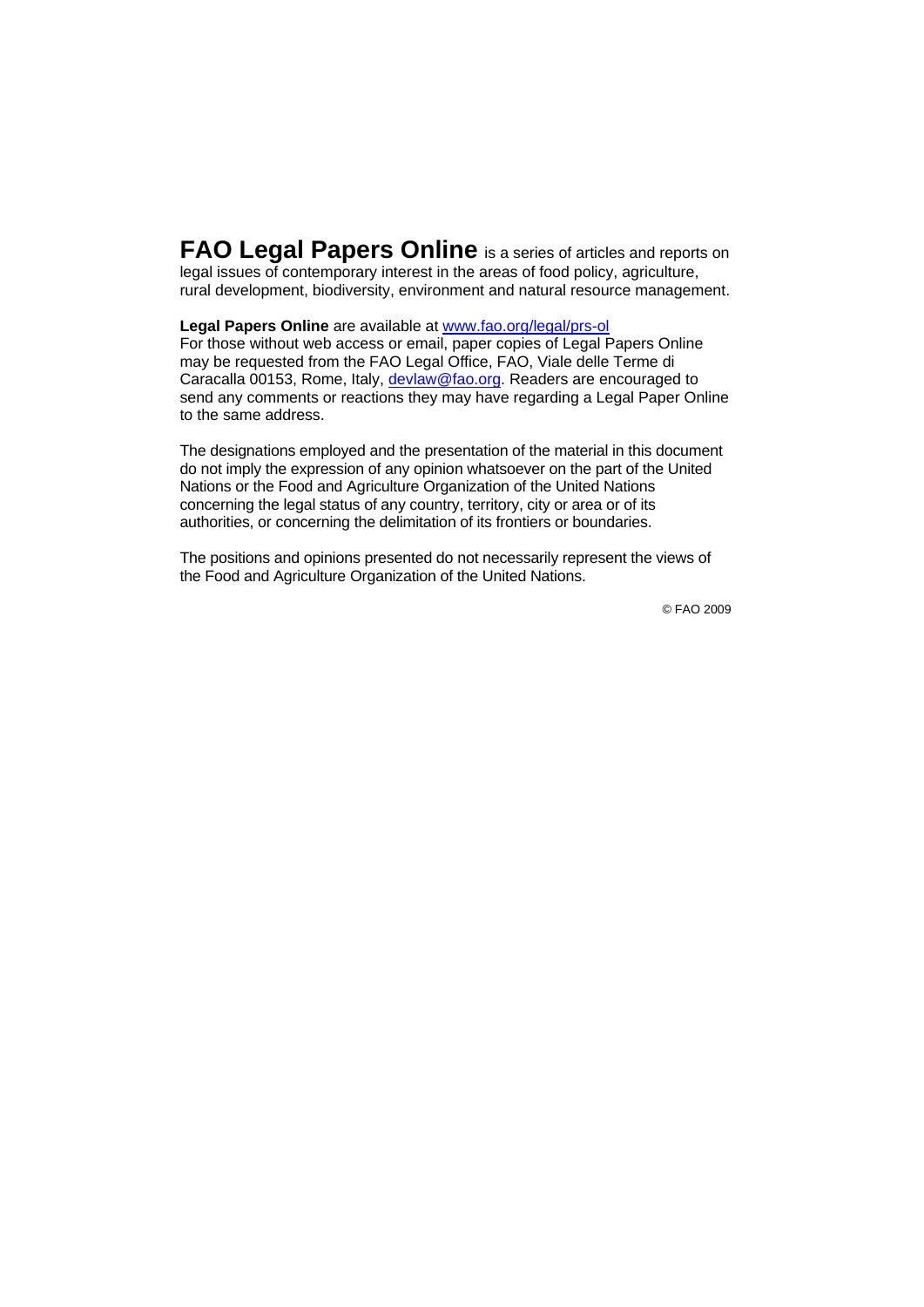## **Acknowledgments**

The author would like to thank Jared Gardner, Jennifer Hilton, Antonella Ingrassia and Christie Popp for research assistance during the development of this paper, Chet Roistacher, Orlando Sosa and Georgios Vidalakis for making comments on earlier drafts and Richard Lee for explaining countless aspects of citrus certification over the years. Jessica Vapnek is a Legal Officer with the United Nations Food and Agriculture Organization.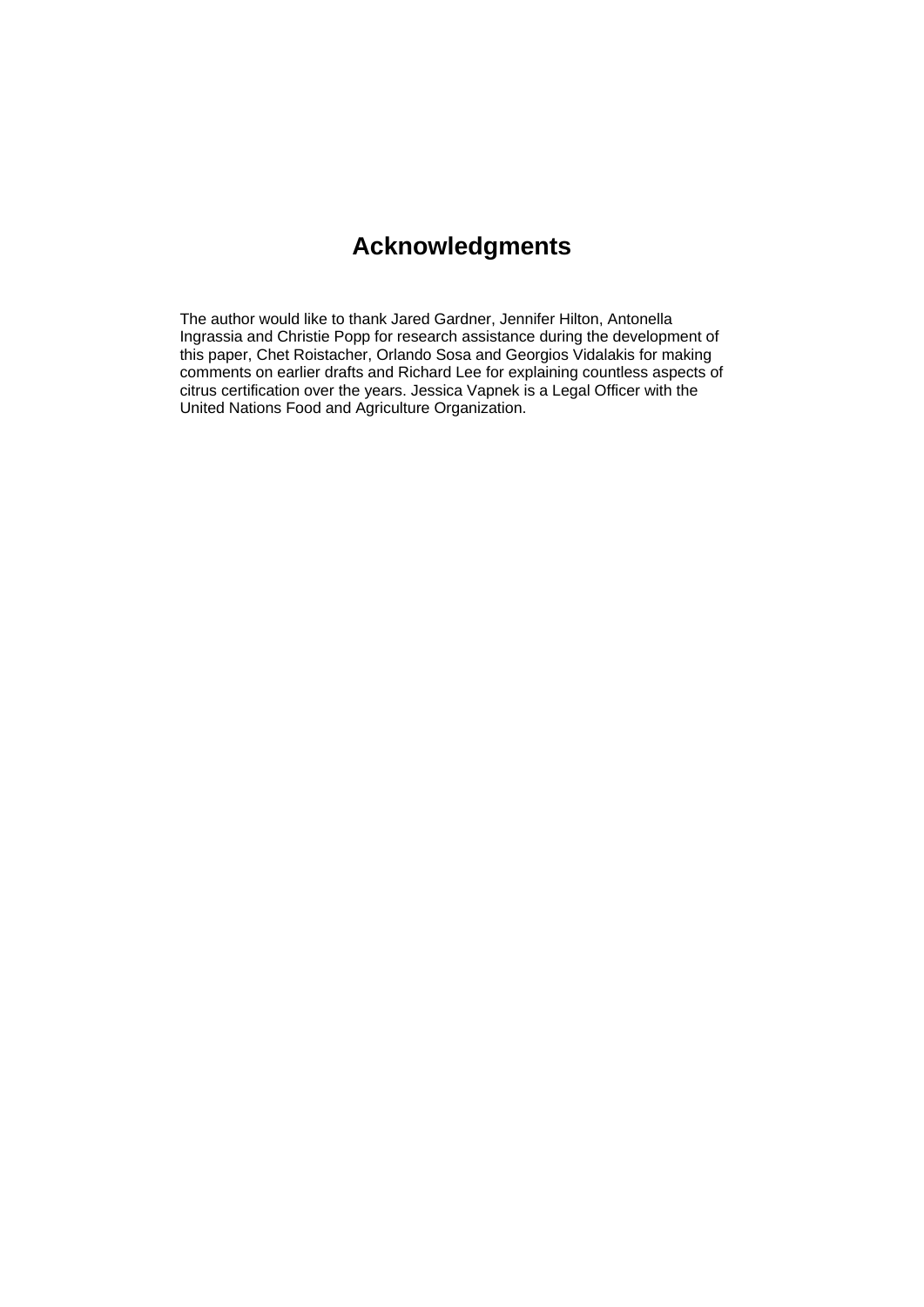# **CONTENTS**

| 1.                | Introduction                                                                                                                                                                                                                                                        | 1                                                                          |
|-------------------|---------------------------------------------------------------------------------------------------------------------------------------------------------------------------------------------------------------------------------------------------------------------|----------------------------------------------------------------------------|
| 2.                | <b>Citrus Diseases</b>                                                                                                                                                                                                                                              | 1                                                                          |
| 3.                | <b>Country Examples</b>                                                                                                                                                                                                                                             | 3                                                                          |
| 4.                | <b>Voluntary vs. Mandatory Certification</b>                                                                                                                                                                                                                        | 5                                                                          |
| 5.                | <b>Elements of a Citrus Certification Programme</b>                                                                                                                                                                                                                 | 8                                                                          |
| 5.1<br>5.2<br>5.3 | <b>Competent Authority</b><br><b>Quarantine Rules</b><br>Types of Trees or Growing Blocks<br>5.3.1 Parent Trees<br>5.3.2 Varietal Blocks<br>5.3.3 Quick Multiplication Blocks<br>5.3.4 Certified Citrus Trees<br>5.3.5 Seed Source Trees<br>5.3.6 Bud Cutting Forms | 8<br>$\,8\,$<br>$\bf8$<br>$\bf 8$<br>$\overline{9}$<br>9<br>10<br>10<br>11 |
| 5.4               | <b>Nursery Registration</b>                                                                                                                                                                                                                                         | 11                                                                         |
| 5.5<br>5.6        | Enforcement<br><b>Schedules</b>                                                                                                                                                                                                                                     | $12 \overline{ }$<br>13                                                    |
| 6.                | <b>Conclusion</b>                                                                                                                                                                                                                                                   | 13                                                                         |
| <b>References</b> |                                                                                                                                                                                                                                                                     |                                                                            |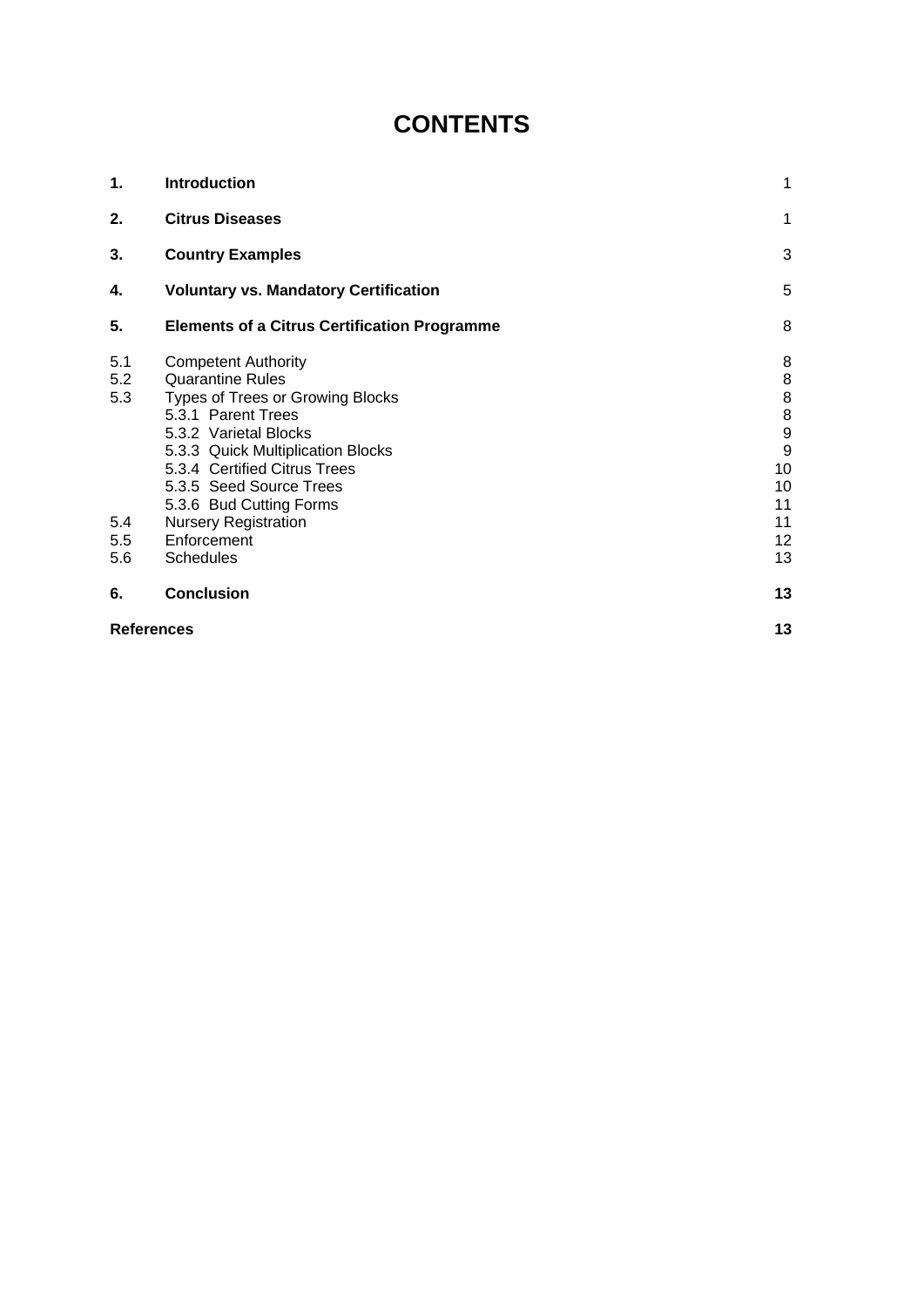# **1. Introduction**

Many countries have implemented plant material certification programmes to preserve or rebuild certain agricultural sectors. These programmes aim to produce and distribute high quality planting materials that are free from systemic diseases and pests. Certification programmes generally set forth eligibility requirements for nurseries, growers and other purveyors of plants. Only those varieties of plants that have been registered and approved by the competent national authority; that have been evaluated, indexed $^1$  $^1$  and found free from any systemic diseases; and that thrive in the region may be certified. Generally, the agricultural ministry administers certification programmes, although the competent authority will vary by country.

For most of these countries, citrus is a significant Many different crops throughout the world are subject to certification. Citrus<sup>[2](#page-4-1)</sup> is one of the major cultivated fruit crops in the world, grown in more than 100 countries throughout the tropical, sub-tropical and Mediterranean climate regions. export. South Africa, for example, exported over one million metric tonnes of oranges in the 2008/2009 marketing year, whereas the world export total was over three million tonnes. Citrus is also one of the crops most susceptible to and most easily harmed by pathogens transmitted through plant propagation, a type of plant reproduction whose object is to preserve the unique characteristics of a desirable plant from one generation to the next. Different types of plant propagation include grafting (uniting two plants to make them grow as a single plant by inserting one or more buds of one plant – the scion – into the rootstock or stock of the other) and budding (common for propagating young citrus trees: here the scion, consisting of a single bud, is attached just underneath the bark).

As will be discussed in more detail below, citrus diseases range from prokaryotic (bacteria and mollicute, i.e. without a cell wall) to fungal (true fungi and oomycetes, i.e. pathogens that look

 $\overline{a}$ 

like fungi but on a molecular level more closely resemble algae) to viral (true viruses and viroids, i.e. viruses without proteins). Some diseases, such as citrus tristeza, huanglongbing and witches' broom, are so serious that they can cripple, debilitate or even destroy a citrus industry in a country or region. A citrus certification programme producing diseasetested propagative material is one of the most efficient ways to eliminate or contain grafttransmissible and other citrus diseases.

This paper is designed as a resource for national or sub-national governments that are interested in designing and implementing a citrus certification programme. The paper first provides a background to the diseases and transmission vectors to which citrus species are susceptible. It then outlines examples of certification programmes, voluntary and mandatory, and then provides a detailed description of the specific elements of a certification programme and the legislation needed to put it in place.

# **2. Citrus Diseases**

Citrus diseases are caused by fungi, bacteria, viruses, viroids, phytoplasmas and spiroplasmas. Disease symptoms include leaf and fruit spots, cankers, rots, leaf chlorosis, dieback, quick decline, bark scaling, stem pitting and trunk concavities, stunting, small, harden, misshapen, bitter or acidic fruit, and leaf mottling. Each pathogenic agent is spread and infects citrus in a different manner. Fungal or bacterial citrus pathogens for example are carried by the wind, rain, insect vectors or reside in the soil and infect citrus plants through natural openings, wounds or vector feeding. Fungi use mycelia, spores and other fruiting bodies whereas bacteria are spread as complete bacterial cells.

All systemic citrus pathogens (i.e. viruses, viroids, phytoplasmas, spiroplasmas and bacteria) are contained in propagation materials (buds, stocks and some of them in seeds) of the plant. These pathogens may not produce symptoms in the initial host plant, but they cause disease when introduced into certain citrus hosts or cultivars. Most of these systemic pathogens are also transmitted by specific insect vectors that feed on citrus plants.

<span id="page-4-1"></span><span id="page-4-0"></span> $1$  Indexing means any test that will positively and consistently confirm the presence (or absence) of a transmissible pathogen, or that will identify the disease. 2  $2$  Citrus is one of 33 genera in the sub-family *Aurantioideae*. Although its taxonomy is not precisely established, most researchers recognize 16 species of citrus, the most common of which are oranges, grapefruit, lemons, some limes and some tangerines.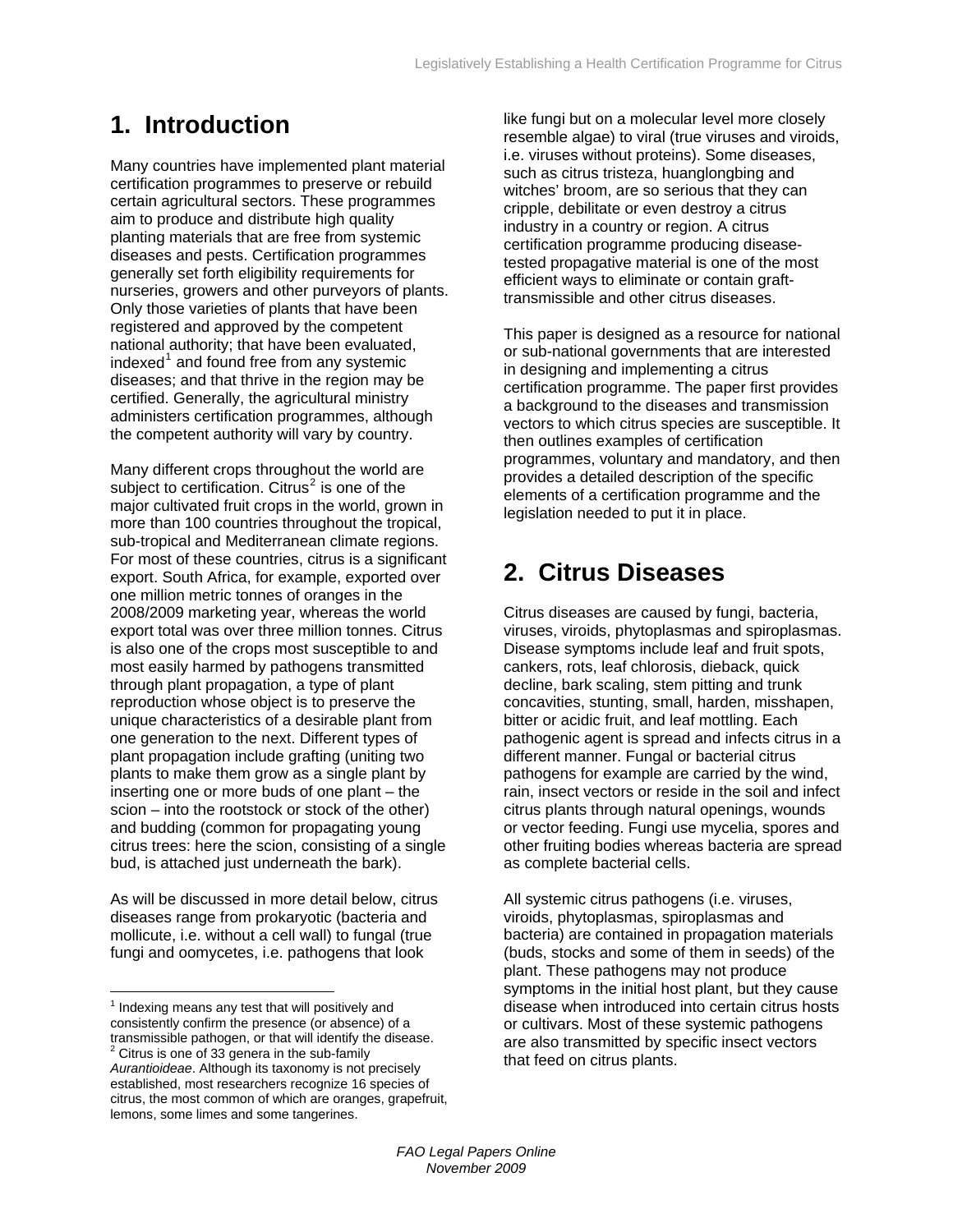Eight citrus diseases and what causes them are shown in Table 1.

| <b>Disease</b>                                                   | <b>Causal Agent</b>                               | <b>Vector</b>         | <b>Detection means</b>                                               |
|------------------------------------------------------------------|---------------------------------------------------|-----------------------|----------------------------------------------------------------------|
| Huanglongbing (HLB)/<br>citrus greening                          | Candidatus Liberibacter<br>sp. (Phloem bacterium) | <b>Citrus Psyllid</b> | PCR (polymerase chain<br>reaction) and quantitative<br>real time PCR |
| Citrus variegated<br>chlorosis (CVC)                             | Xylella fastidiosa<br>(Xylem bacterium)           | Sharpshooter          | Culture, serology, PCR                                               |
| Tristeza, quick decline,<br>stem pitting and<br>seedling yellows | Citrus tristeza virus (CTV)<br>(Phloem virus)     | Aphid                 | Bioindexing, serology,<br><b>PCR</b>                                 |
| <b>Black spot</b>                                                | Guignardia citicarpia<br>(Fungus, teleomorph)     | None                  | Symptoms, culture                                                    |
| Citrus chlorotic<br>dwarf                                        | Probable virus                                    | Whitefly              | <b>Bioindexing</b>                                                   |
| Witches' broom of<br>lime                                        | Candidatus Phytoplasma<br>aurantifolia            | Leafhopper            | Bioindexing, hybridization,<br>serology, PCR                         |
| Exocortis                                                        | Citrus exocortis viroid<br>(CEVd)                 | None                  | Bioindexing, gel<br>electrophoresis,<br>hybridization, PCR           |
| Stubborn                                                         | Spiroplasma citri                                 | Leafhopper            | Bioindexing, culture, PCR                                            |

#### **Table 1 – Citrus Diseases and Their Causal Agents**

Source: Roistacher, 1993 and APS, 2000.

The most important viral pathogen of citrus worldwide is the citrus tristeza virus (CTV) which causes three severe and distinct diseases: quick decline on sour orange rootstock; stem pitting of grapefruit, sweet orange and lime; and seedling yellows of sour orange, lemon and grapefruit. It is graft-transmissible but natural spread also occurs by aphid vectors. Another serious citrus disease, citrus variegated chlorosis (CVC), is caused by the bacterium *Xylella fastidiosa*, which is present only in the xylem of infected plants. It causes an inter-veinal chlorosis of leaves along with brown lesions in the centres. Infected fruit ripen early and are undersized and hard. It is graft-transmissible and vector-transmissible by several species of xylem-feeding sharpshooters (leafhoppers). CVC was first reported in Brazil in 1987 and is now present in all major citrus areas of that country.

Another major citrus disease is huanglongbing (HLB, also known as citrus greening), initially thought to be caused by phloem-inhabiting bacteria. Recently, more pathogenic agents (phytoplasmas) have been associated with HLB. HLB is characterized by blotchy mottle on the leaves and misshapen, poorly coloured and offtasting fruit. In areas where the disease is endemic, citrus trees may live for only five to eight years and never bear usable fruit. The disease occurs in much of Asia, sub-Saharan Africa, several small islands in the Indian Ocean and the Saudi Arabian peninsula. Recently the disease was discovered in the Americas (South, Central and North – i.e. the United States). HLBcausing bacteria are transmitted primarily through infective citrus psyllids (jumping plant lice) and also through grafting. HLB has not been successfully managed anywhere in the world. More research is needed on rapid and robust diagnosis, disease epidemiology and vector control.

*FAO Legal Papers Online November 2009*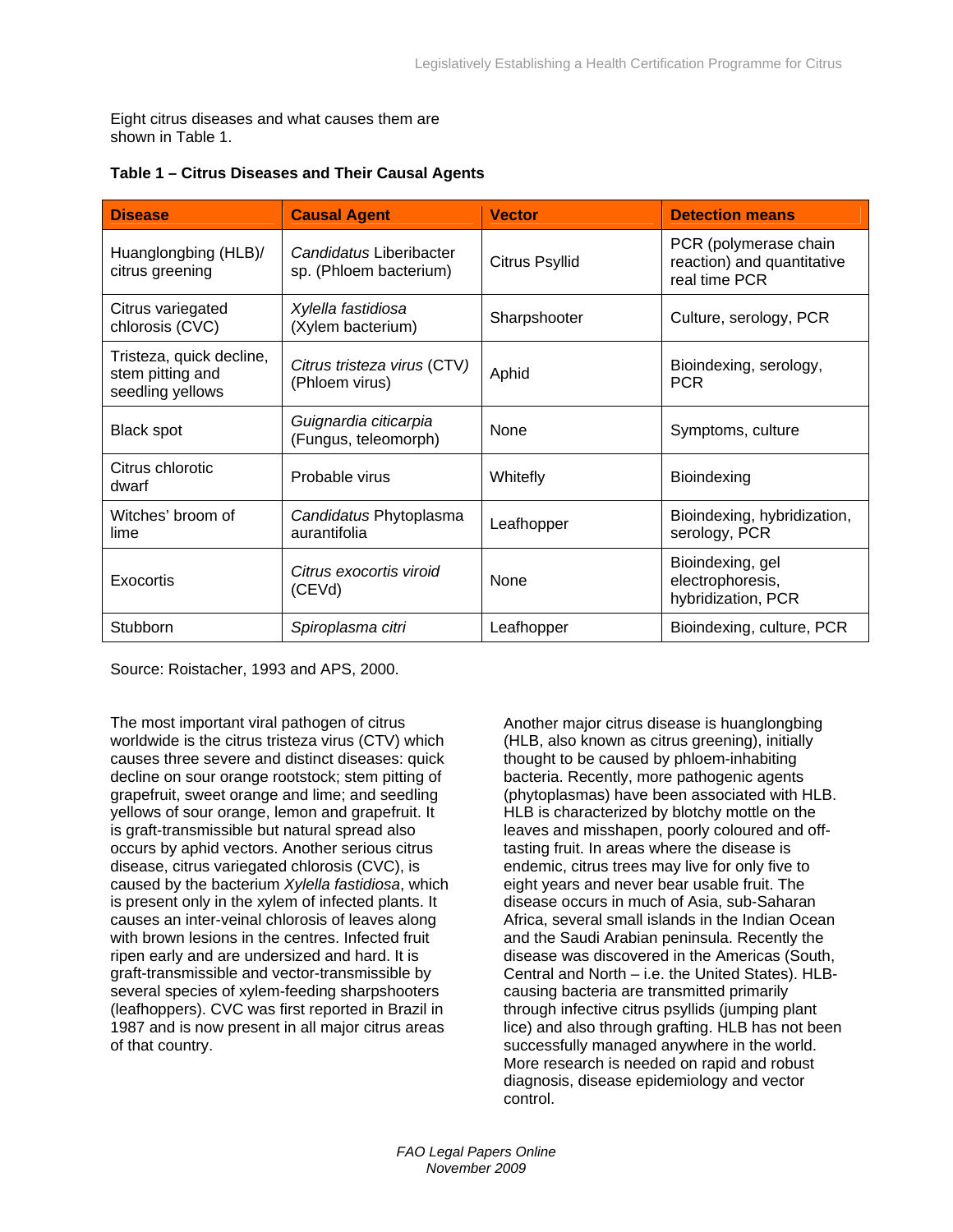<span id="page-6-0"></span>Other diseases, and the parts of the world they have affected in the recent past, are:

- citrus canker (Asia, West Africa, South America, United States – Florida)
- tristeza decline on sour orange (worldwide)
- tristeza severe stem pitting (worldwide)
- citrus blight (Florida; Central and South America)
- citrus chlorotic dwarf (Turkey)
- fruta bolita (Argentina)
- sudden death disease (Brazil)
- witches' broom disease of lime (Oman, United Arab Emirates, Iran).

Source: Roistacher, 1993 and APS, 2000.

## **3. Country Examples**

Almost every country facing the threat of citrus disease has adopted a certification programme to rebuild or preserve its citrus industry. One of the earliest certification programmes had its roots in the 1930s when the first grafttransmissible agent, citrus psorosis, was discovered at the Citrus Experiment Station in Riverside, California, United States. That discovery triggered the establishment of probably the first citrus budwood and nursery programme in the world called the "Psorosis Free Program". In 1956, following a string of advances in citrus indexing that greatly increased the number of diseases that could be tested – and that also shortened the indexing period from a matter of years to weeks – the Psorosis Free Program evolved, with the support of the citrus industry, into the California Variety Improvement Program (CVIP).

The CVIP, now known as the Citrus Clonal Protection Program (CCPP), maintains blocks of trees that serve as a source of disease-free, true-to-type budwood $^3$  $^3$  of all important fruit and rootstock varieties for California's citrus industry and citrus researchers, and also provides a safe mechanism to import citrus from anywhere in the world. California law and United States federal law require all citrus material entering California to pass through the CCPP. Thus the CCPP serves as the first line of defence to protect the

 $\overline{a}$ 

multi-billion dollar citrus industry. Other states with important citrus industries include Arizona, Florida and Texas, all of which have established different certification programmes linked to the type of production, their resources, growing conditions and pest and disease status (Vidalakis *et al.*, --).

While the CCPP concentrates on citrus varieties that have commercial potential for California, the United States National Clonal Germplasm Repository for Citrus and Dates (NCGRCD), also based in California, focuses on species that have interesting or useful germplasm characteristics and supplies the germplasm to requestors from any country. The objective of the NCGRCD is to acquire, preserve, distribute and evaluate genetic diversity within *Citrus*, the 32 related genera and date palms and their relatives and to do research supporting this objective. The NCGRCD is one of three sites in the United States with a recognized citrus quarantine facility. Only the CCPP, the Florida citrus programme and the NCGRCD are allowed to import and handle citrus propagative material under quarantine in the United States.

The Citrus Variety Improvement Programme of Spain (CVIPS) was launched in 1975 based on the CCPP model with the objectives of (a) establishing pathogen-free plants of local cultivars by shoot-tip grafting (STG); (b) importing foreign genotypes through an STGbased quarantine procedure; (c) maintaining healthy genotypes in a Germplasm Bank; and (d) releasing healthy budwood to citrus nurseries through a certification programme. Only healthy genotypes are maintained in the Germplasm Bank, which contains a total of 475 genotypes (272 selected in Spain and 203 imported from other countries), representing 43 citrus species and 33 species from 17 citrus-related genera. The Germplasm Bank has a field collection used for research, a cryo-stored collection for longterm maintenance and a screen house that is used to release budwood to nurseries. Release of healthy budwood from the CVIPS to nurseries started in 1979, when there were only 10 registered nurseries. Currently, there are 39 registered nurseries, which use budwood from the Germplasm Bank for all commercial propagation (Navarro *et al.*, 2002).

The CVIPS has had a positive impact on the Spanish citrus industry. Since it started, about 92 million certified nursery trees originating from the

<span id="page-6-1"></span> $3$  A shoot or stem of a living plant that is bearing buds suitable for bud grafting.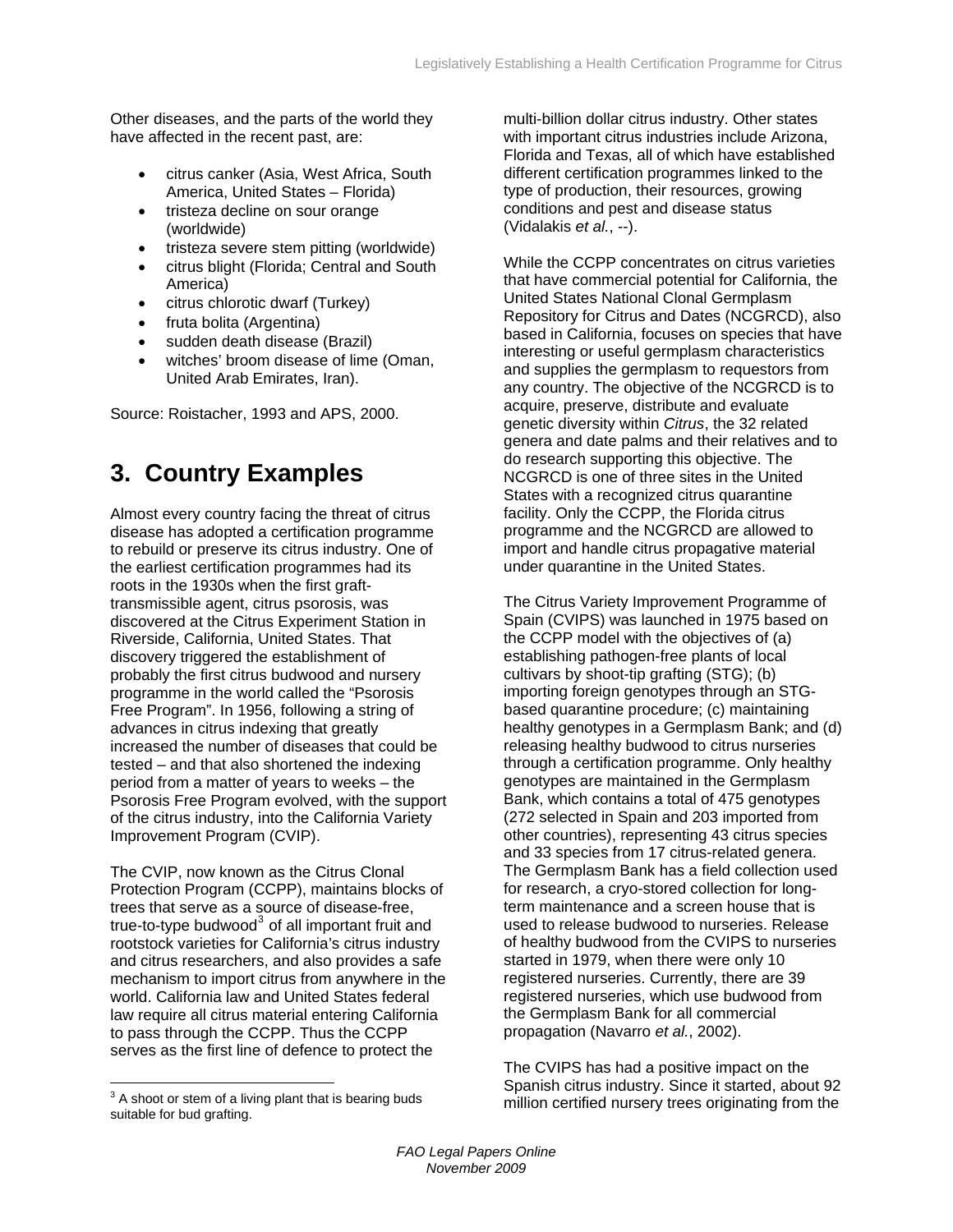Germplasm Bank have been planted in the field, which represents more than 75% of the plantings in the country. Virus and virus-like diseases have not caused any significant damage in new plantings, and a wide selection of healthy material from the best varieties is available for growers. There is high interest and demand for certified virus-tested trees in the country. Planting of virus-free certified trees went from 2 million trees in 1982 to 35 million in 1992, and the percentage of citrus in Spain produced from virus-free buds went from 40% in 1982 to 100% just 6 years later.

The French Department of Corsica has a Citrus Sanitary Improvement Program which has been in operation for 25 years under the aegis of the Agricultural Research Station (SRA) at San Giuliano. Under the relevant French legislation, only the SRA is authorized to import citrus propagating material into France. The material is introduced into a quarantine screen house and released only after complete indexing and after the plants have been found free from viruses and other fungal or bacterial diseases. To date, over 300 cultivars free from virus and virus-like diseases have been selected or introduced from other countries. Trees of these cultivars are held in a field planting and used as sources of budwood for commercial propagation in nurseries. Several virus-free cultivars from Corsica have also been established in other countries.

The Italian government promulgated a law in 1991 which governs certification of clonal propagating material (D.M. 289). This framework law was followed by specific regulations for stone fruits, strawberry, olive, citrus, pome fruits and walnut. The certification programme relies on traceability to allow for the identification of the original source of propagating material at each stage of the programme.

The virological problems of Cyprus are similar to those of its neighbours in the Mediterranean. The most severe disease faced by the local citrus industry is tristeza, which led the government to pass a law in 1991 (60/91, N. 2584) to regulate the production, maintenance and distribution of healthy propagating material, including citrus. The law establishes a ninemember National Council which has representatives from the plant protection and horticulture sections of the Department of Agriculture, the Agricultural Research Institute

and private nurseries. One responsibility of the Council is the registration of nurseries and the issuance of licences for their operation. Regulations issued in 1993 under the 1991 law establish the detailed requirements for nursery registration and set out details for the production and release of healthy planting material for the main horticultural crops, in particular, citrus.

In Israel, the Citrus Registration and Certification Programme (CRCP) was established in 1950. Initially, the CRCP applied to only one disease and two citrus varieties, but was extended to all citrus cultivars in 1952. Additional regulations were implemented in 1961 to prevent the spread of tristeza. The programme is based on the Israeli Seed Law (1956) and on regulations concerning growing of citrus nursery trees (1964). The latter regulations forbid the purchase, sale or grafting of citrus bud material unless the material has been taken from registered trees. The programme is carried out jointly by the Department of Plant Protection and the Citrus Extension Service of the Ministry of Agriculture.

No members of the genus *Citrus* or its close relatives are indigenous to America, so citrus diversity in the Western Hemisphere has been obtained from overseas introductions, from the collection of material arising from mutations, from natural hybrids or from breeding programmes. Argentina, Brazil, Chile and Uruguay are important citrus-producing countries which have implemented certified citrus nursery tree programmes to guarantee use of highquality propagation material within their citrus industries. Argentina began its mandatory citrus certification programme for propagation material in 1998, and by the year 2000 there were 117 disease-free and true-to-type commercial cultivars available for the nursery industry (Anderson, 2000). The country also maintains citrus germplasm for research. All four countries just cited are using their local gene banks in genetic improvement programmes aimed at obtaining new rootstock and scion varieties.

Until comparatively recently, only Cuba and Florida in the Caribbean Basin had mandatory citrus certification programmes, although Belize and Jamaica soon followed. Cuba's mandatory programme is operated by the Citrus Research Institute under the supervision of the National Certification Commission composed of several agencies and research institutes. Other scientific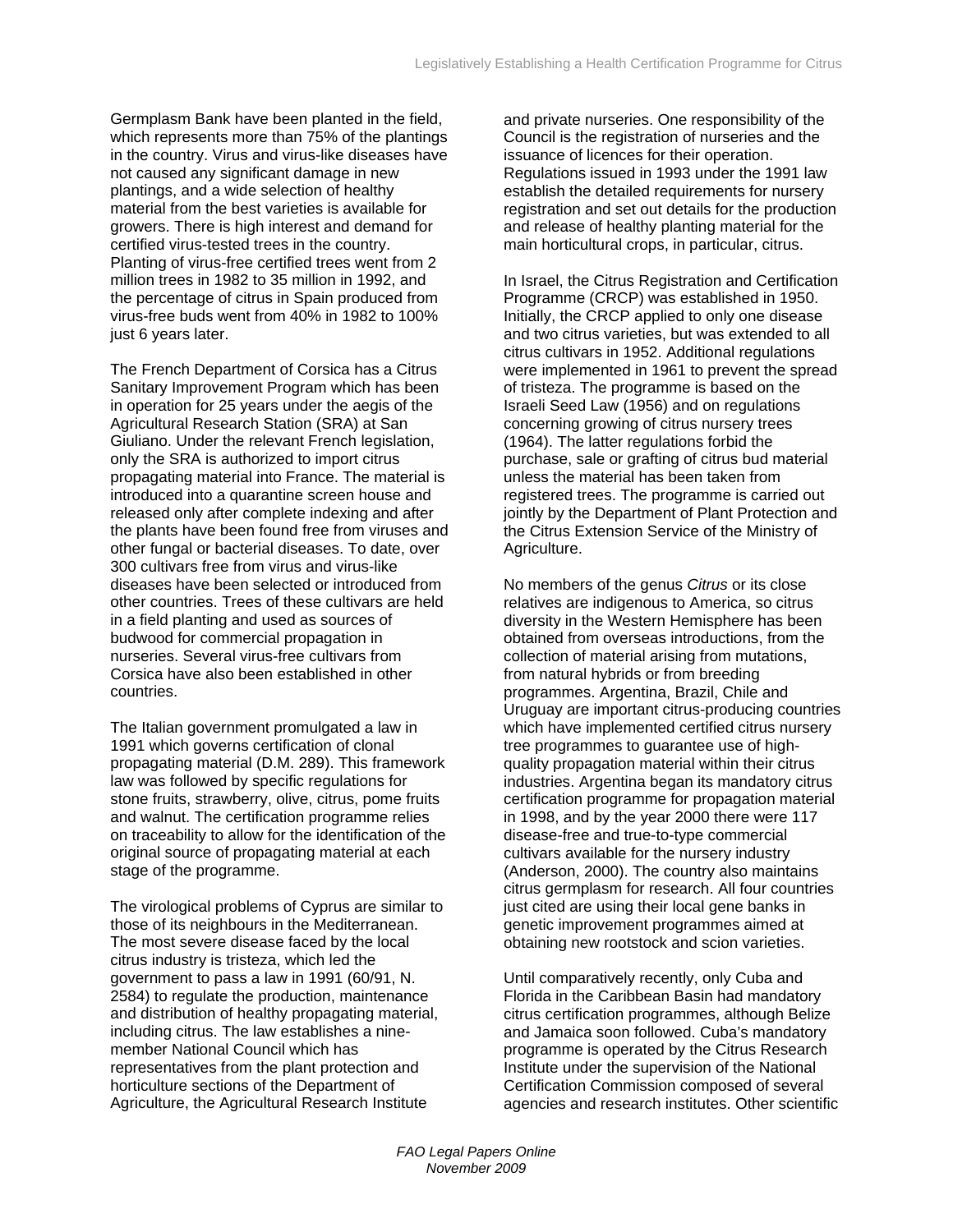<span id="page-8-0"></span>institutions are also involved and cooperate with the indexing work. The programme covers the entire production cycle from propagation to multiplication, with the goal of eliminating or reducing to a minimum the incidence of vectors that transmit diseases and that damage citrus plants. Among other requirements, the programme requires the use of sterile media to avoid infestations from nematodes and fungi; a testing system to guarantee the healthiness of the propagation material; and the staggering of seedling production to guarantee four cycles of propagation per year. The programme is responsible for supplying all budwood for propagation throughout the country.

The regulations for Belize and Jamaica, which were prepared with FAO assistance, are quite similar to one another. They aim to guarantee that citrus material originates from "clean" stock and will be traceable as it proceeds through propagation and sale. Thus, if there is an upsurge of CTV or another citrus disease, the origins of the infected material, as well as where it has been and is located, are on record and action can be taken. Under the citrus certification programmes in these two countries, nurseries dealing in citrus material have to apply for registration, which is granted and maintained only if they follow certain detailed sanitary procedures necessary to contain the spread of CTV and other graft-transmissible diseases. The regulations also establish requirements for different categories of trees or blocks of trees: parent trees, certified scion trees, seed source trees, certified citrus trees, quick multiplication blocks and varietal blocks. As will be explained in more detail below, these specific rules for propagation of citrus trees are designed to prevent infected material from spreading. Similarly, the requirements that certified citrus trees be clearly identified and their movements recorded permit the competent authority in each country to monitor and react to any outbreaks of citrus disease.

The regulations in both Belize and Jamaica provide for appeals against actions taken under the certification programme. For example, a person can appeal the denial of an application for nursery registration or for the certification of a seed source tree, or its cancellation. In Belize the Minister delegates his authority to decide appeals to the Citrus Certification Board established in the regulations whereas in Jamaica the Minister delegates his authority to hear appeals to the Jamaica Citrus Protection Agency established in

separate legislation. Nonetheless, in both cases the Minister retains ultimate authority to decide whether a nursery owner or other person has a legitimate grievance under the programme.

Oman also has a citrus certification programme in place (the "Ocitrus" programme), also prepared with assistance from FAO. Although like in Belize and Jamaica the Minister responsible for agriculture has the ultimate authority, a Nursery Committee established under Nursery Regulations oversees and implements the Ocitrus programme. Every person intending to propagate or sell citrus trees must register his or her nursery, and all nurseries, whether small or large, commercial or retail, are covered under the programme.

## **4. Voluntary vs. Mandatory Certification**

A successful certification programme actually comprises three linked sub-programmes: a quarantine programme, a clean stock programme and a certification programme (Lee, 2006). The quarantine programme ensures that exotic species are safely introduced into the country or region in question; the clean stock programme tests and produces pathogen-free species; and the certification programme ensures that the already quarantined and tested plants are distributed and tracked after distribution.

Certification programmes can be of extraordinary utility in controlling citrus diseases, but they must be mandatory to be effective. Voluntary programmes inevitably have varying levels of compliance by farmers, and therefore see inconsistent results. Even those voluntary programmes that have some initial success later see shortcuts and avoidance. Without widespread adherence, farmers have little incentive to abide by the rules, since a farmer who complies with the (voluntary) requirements of the certification programme will bear higher private costs and still risk having his or her crops harmed by others' actions or inactions. This is because inattention to or wilful disregard of protocols at one nursery can jeopardize the productivity and potential livelihoods of neighbouring ones.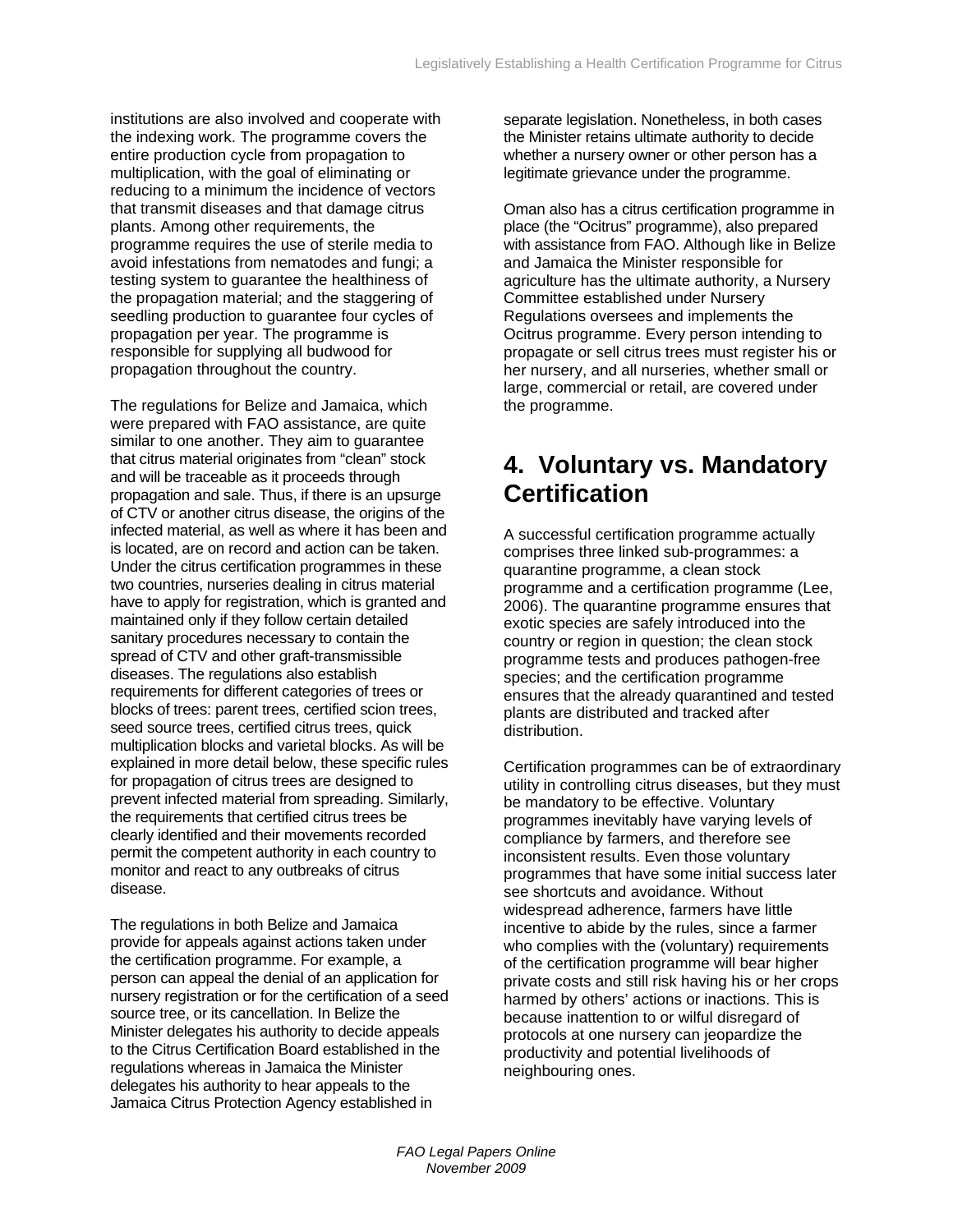Mandatory programmes, by contrast, create precise requirements and obligations to prevent the introduction and spread of the relevant diseases. By distributing and requiring the use of pathogen-tested and pathogen-free budwood, mandatory certification decreases the ability of pathogens to infiltrate citrus crops. The measures also make it difficult for any pathogens to get into the citrus budwood supply, since most or nearly all budwood for propagation originates and is distributed via the mandatory programme. The use of certified budwood reduces citrus pathogens, especially extremely destructive pathogens, throughout a region or country.

Mandatory certification, plus strict quarantine measures, ensures that pathogens can be quickly detected and eliminated.

An additional benefit of mandatory certification is its self-perpetuation. Certified trees are profitable and growers begin to demand them, since healthy citrus groves last for generations. The ability to establish and maintain groves with healthy, pathogen-free trees can mean the difference between making a profit or not, as shown in Table 2.



### **Table 2 – Profitability of Citrus Production**

Growers began to demand certified trees in Egypt, which established a programme in 1996 to improve planting material through the importation of trees from countries with sanitary programmes. Before the creation of the programme, Egypt's citrus industry was suffering a steep decline, especially compared to other Mediterranean countries. After implementation of the programme, the prices per tree rose and the demand for trees outpaced the capacity to produce them (Hofer, 2006).

Despite the clear need and the clear benefits of having a certification programme, some

nurseries, growers, farmers and others in the agricultural industry resist making this type of programme mandatory. Mexico, for example, has had a certification programme in place since 2000 where the only nurseries that participate are those completely convinced of the benefits of certification. In most countries, the primary reason for opposition is usually that the start-up costs may be prohibitive, as nurseries have to implement a series of physical and other changes to how they propagate and maintain their citrus plants. Another argument against mandatory certification is that it may prevent the free movement of goods and therefore lower

*FAO Legal Papers Online November 2009*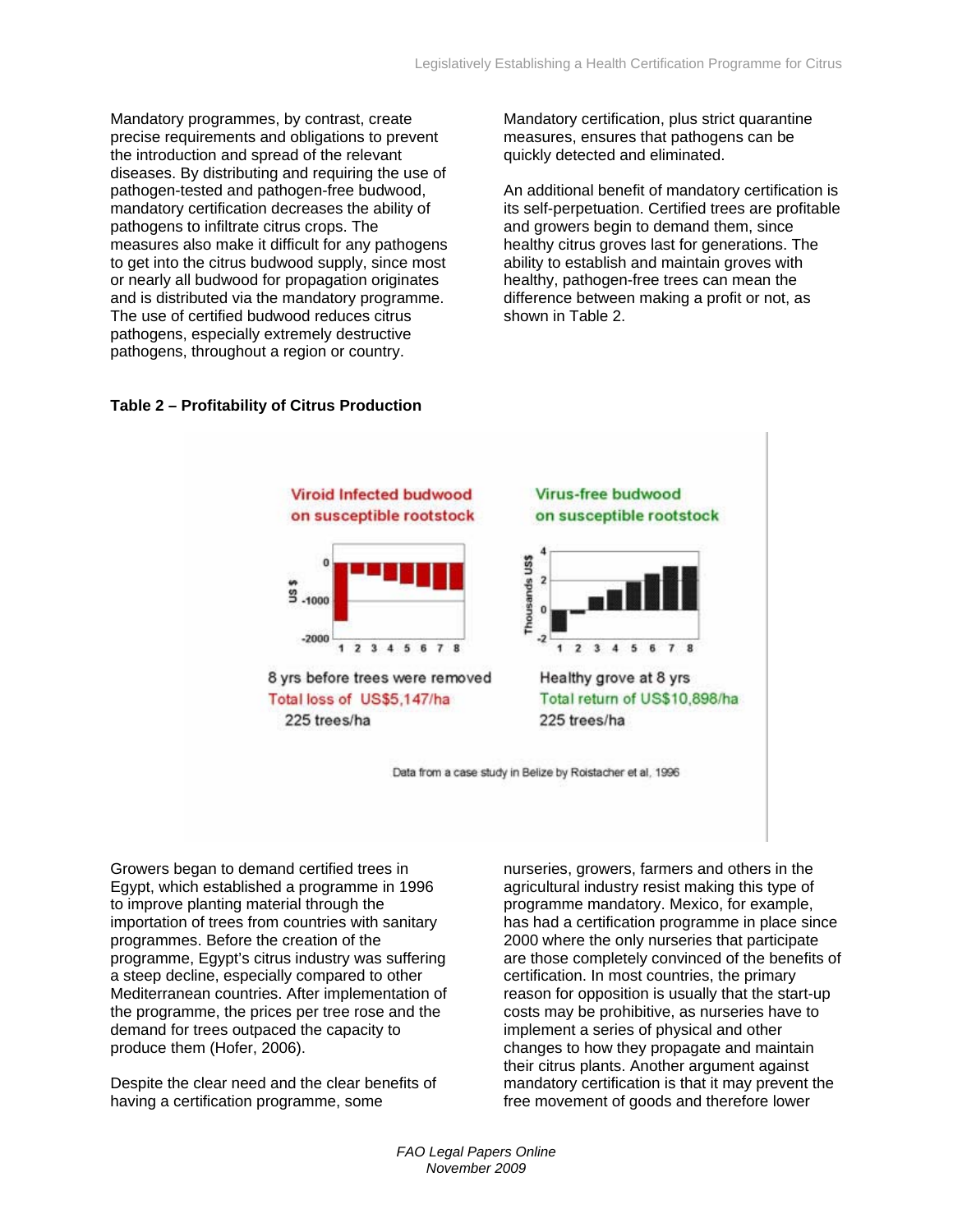prices and restrict trade. Subsistence growers and individuals interested in growing ornamental or exotic species are often the most resistant to measures they perceive as restricting their freedom to move and sell their plants.

Critiques based on the high initial costs may be mitigated by government financial support and subsidies to growers. Education and awarenessraising programmes to demonstrate the clear economic benefits of the programme and the risks from making it voluntary can also be used to reduce opposition and garner support.

Some jurisdictions have gone from voluntary programmes to mandatory programmes after diseases devastated the industry. For example, the U.S. State of Florida's nematode phytosanitary measures were made mandatory after a citrus disease called "spreading decline" devastated citrus orchards in the 1950s. The damage caused by this disease, which is spread by the burrowing nematode (*Radopholus similis*), prompted the adoption of internal phytosanitary measures and the implementation of a citrus nursery certification programme. The programme requires that citrus propagation material be produced in accordance with strict sanitation practices, and that non-infested orchards be protected from the introduction of the nematodes from infested trees or other contaminated sources.

Similarly, after the citrus industry expressed concern about the inadequacy of Florida's voluntary budwood registration programme, the state adopted a mandatory Quality Tree Program (QTP) in 1997, which after its limited beginnings expanded to cover even dooryard nurseries. The QTP requires the identification of all sources of propagating material and is one of the first lines of defense in reducing long-distance spread of diseases.

Mandatory citrus certification programmes can be established in a number of ways, including through new specific primary or secondary legislation<sup>[4](#page-10-0)</sup> or through already existing legislation. Generally, it is preferable to establish a certification programme through new

 $\overline{a}$ 

legislation, for several reasons: the legislation can establish and assign detailed powers to an appropriate agency or body to manage and implement the programme; government processes generally require the budget to take account of all bodies and programmes established in new legislation; discussion of the legislation through the legislative process can serve a useful public education function; and anchoring a citrus certification programme in primary legislation means that it is protected from political vicissitudes and changing political will. The U.S. State of Texas, for example, relies on primary legislation and devotes a whole chapter of its Agriculture Code to defining its citrus budwood certification programme.

Nonetheless, in some circumstances it may be necessary to establish a certification programme through secondary legislation. For example, where a severe outbreak calls for rapid action or where the political environment makes adoption of new primary legislation too slow or otherwise impractical, regulations issued under an existing law may be the only option. Both Belize and Jamaica created their citrus certification programmes through secondary legislation. Belize created the programme under the Agricultural Health Authority Act of 1999 whereas Jamaica issued regulations under the Plants Quarantine Act of 1993. Both primary laws grant broad authority to the Minister to elaborate regulations relating to plant health,

One benefit of using secondary legislation is that, unlike laws subject to the lengthy parliamentary process, regulations and other secondary instruments can be more rapidly elaborated and promulgated, and also more easily and quickly changed in response to changing conditions and scientific advancements. On the other hand, some countries' legal systems have strict rules about which types of provisions must be promulgated in primary legislation, for example assigning powers to inspectors to enter property, authorizing the competent authority to collect fees and establishing offences and associated penalties. These features of the particular jurisdiction will have to be taken into account in the decision on how to implement a mandatory certification programme.

<span id="page-10-0"></span><sup>&</sup>lt;sup>4</sup> In this article, "primary" legislation refers to legislation adopted by the Parliament or other high legislative body, whereas "secondary" legislation means regulations, rules, orders or other legal instruments adopted at a lower level, for example by a Minister responsible for agriculture or a state Secretary of Agriculture.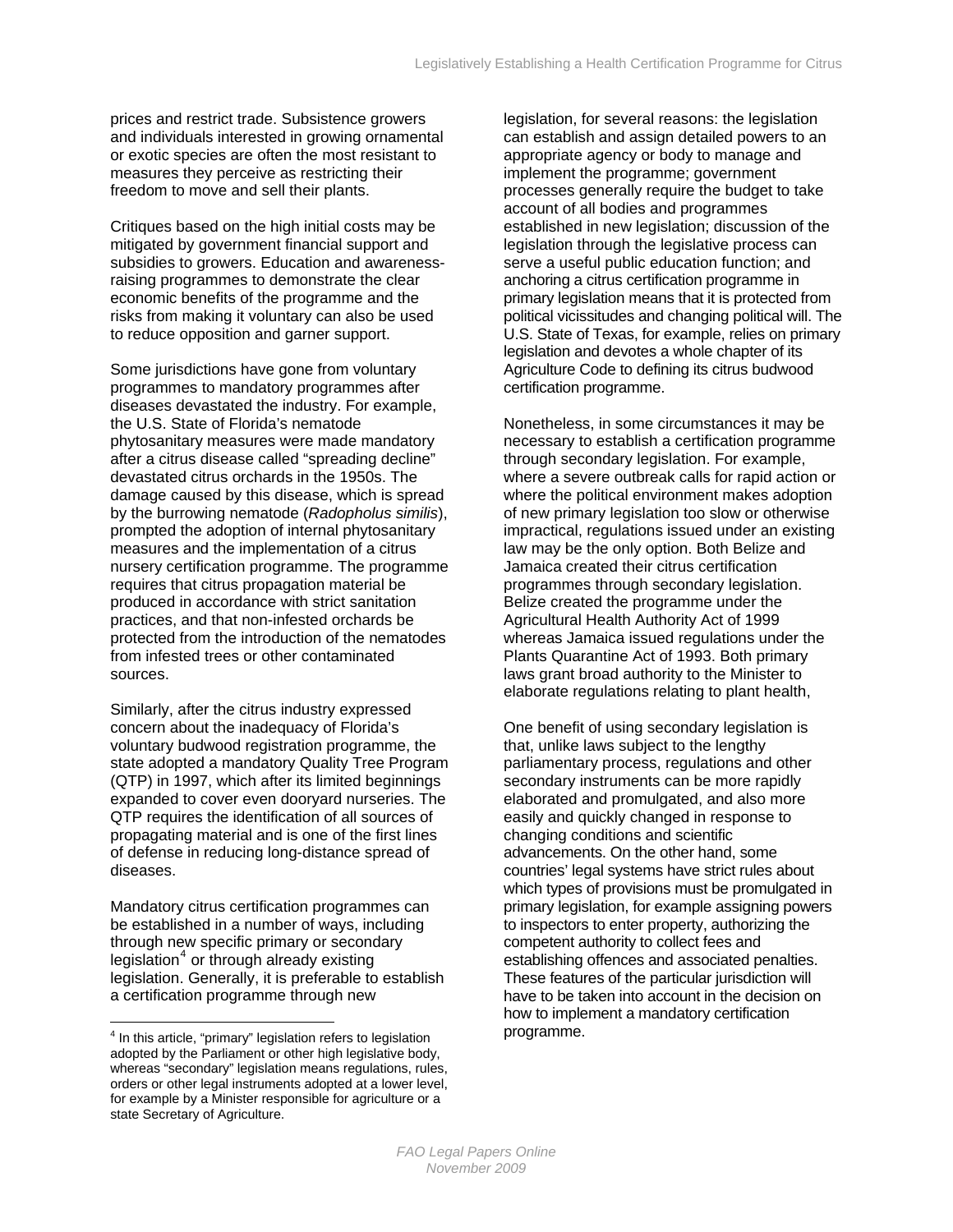# <span id="page-11-0"></span>**5. Elements of a Citrus Certification Programme**

It should be clear from the review of country examples in Section 3 that citrus certification programmes vary by jurisdiction depending on the particular circumstances, Nonetheless, they share some fundamental elements and, as noted earlier, all successful programmes rest on three linked sub-programmes: (1) a quarantine programme to ensure the safe introduction of planting material, (2) a clean stock programme to test and produce pathogen-free species and (3) a certification programme to distribute and track the safe plant material. The next sections outline exemplars of detailed requirements of a typical citrus certification programme – requirements drawn from discussions with leading citrus virologists who have worked on certification programmes around the world. The technical requirements may either be issued as secondary legislation under the primary legislation establishing the citrus certification programme, or it may be a separate non-binding document which is incorporated by reference into the legislation and may thus be modified with greater ease.

### **5.1. Competent Authority**

Certification programmes require that there be a competent authority assigned responsibility for implementation and control. Often, this is a unit within the ministry/department responsible for agriculture but some countries choose other organs. In Jamaica, separate legislation created a special agency, the Jamaica Citrus Protection Agency, to implement the country's citrus plant certification programme. In the U.S. State of Texas, it is the state Department of Agriculture that administers the Citrus Budwood Certification Program. The Department inspects nurseries and sets standards, while an advisory council helps with implementation. The U.S. State of Florida also has an advisory board to help oversee its Citrus Budwood Protection Programme. The board is guided by a technical advisory committee of nursery owners, growers, researchers and regulators, who provide input into the programme; among other things, the committee recommends testing strategies to manage new diseases.

### **5.2. Quarantine Rules**

A certification system requires quarantine rules to govern the introduction of new or exotic species of citrus into the country (or province/state, if the programme is sub-national) which might carry pathogens or pests. To minimize the risk of harm from new plant introductions, legislation should (1) ban the introduction of plants except for those that are certified or quarantined, (2) monitor new plants through quarantine measures and (3) institute penalties for non-compliance with quarantine rules. The quarantine of citrus plants may include planting them in areas isolated from other citrus plants or using greenhouses or other physical barriers. The U.S. State of California, for example, prohibits the introduction of budwood unless it has a special permit or until it has been quarantined. Jamaica, also, passed regulations under its Plant Quarantine Act of 1993 to establish controls on the entry of exotic species into the country. The regulations include specifications for import permits and clearing quarantine and also for the size and packaging of imported plants and seeds.

### **5.3. Types of Trees or Growing Blocks**

A crucial element of a comprehensive system for certification of citrus trees is a set of rules for the propagation of citrus plants. Commonly, the certification programme will establish categories of citrus plants and set out clear rules for the propagation of each.

#### 5.3.1. Parent Trees

Parent trees are the foundation of citrus certification programmes. Several programmes, such as those in the U.S. State of Texas, Jamaica and Oman, require that parent trees be certified as pathogen-free accessions from a recognized clean stock programme. This is necessary where the risk of present or future infection in local trees is too high to use local trees. Other certification programmes do permit a local clone to become a parent tree but only upon recommendation by the competent authority (see section  $5.3$ ) – for example, where the competent authority determines that the selection is of proven or anticipated commercial value to the country's citrus industry, based on documented yield and fruit quality data. All certification programmes, including those that produce their own parent trees, provide that all parent trees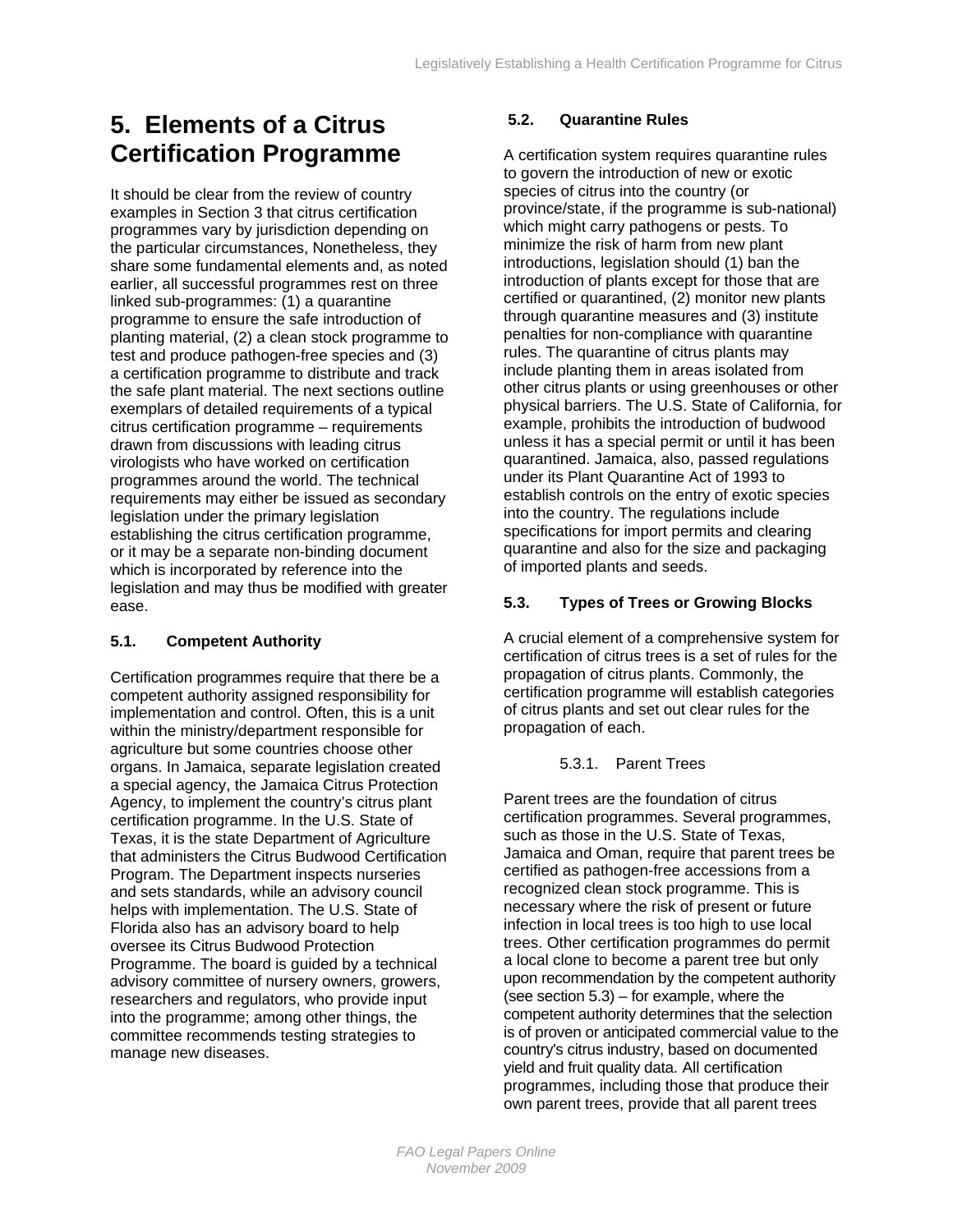<span id="page-12-0"></span>must be maintained under protected conditions, tested and found negative for all grafttransmissible diseases at intervals set by the competent authority and kept free of recognizable disease symptoms, fruit and foliage mutation and plant pests.

In most countries all parent trees are initially maintained by the government, and in this way guaranteed of protection and follow-up. Other countries trust some private growers to maintain the initial stock of parent trees. In either case, the legislation usually provides that if a particular private or government nursery can demonstrate that it can maintain parent trees and can carry out the necessary testing to the satisfaction of the competent authority, the government may authorize it to maintain parent trees at some stage.

For all new accessions of prospective parent trees, the competent authority or its authorized representative forwards the trees to a recognized facility to be shoot-tip grafted, indexed to verify freedom from graft-transmissible diseases and returned as pathogen-free accessions. The competent authority then carries out short-term indexes for citrus tristeza virus, citrus viroids and the psorosis complex of viruses,  $5$  and plants two trees on specified rootstocks as an index for citrus cachexia viroid and citrus tatterleaf virus. In the Belize, Jamaica and Oman citrus certification programmes, the cost of this indexing is borne by the Ministry if the new accession is to be distributed throughout the country for the benefit of the citrus industry, or borne by the person submitting the local clone if use of the new accession is to be restricted.

In California, the CCPP carries out a comprehensive biological indexing programme to detect graft-transmissible diseases that may arrive in an imported budline. The tissue of the imported budline is grafted onto citrus indicator seedlings, used to detect specific diseases. The indicator varieties are selected because of their sensitivity to diseases and their ability to express symptoms. Laboratory tests are also used for disease diagnosis. If any disease or pathogen is found, various therapies are used and if

 $\overline{a}$ 

successful, the budline enters a full-scale variety introduction index (Vidalakis *et al.*, --).

#### 5.3.2. Varietal Blocks

A varietal block is a group of at least five trees originating from the same parent tree, planted for observation of horticultural traits. Varietal block trees must originate from parent trees and must be grown according to several strict protocols: they must be propagated on rootstocks that are recommended by the competent authority or proven for the industry; separated from other propagations; grown with gaps set by the competent authority for the particular variety; and identified with plainly visible, durable markers as trees intended for varietal blocks. Varietal block trees must be made available to the competent authority for annual inspection. Depending on the rules of the certification programme, varietal blocks may be maintained by the government or by private nurseries.

#### 5.3.3. Quick Multiplication Blocks

Quick multiplication blocks are specially designated nursery propagations made to multiply supplies of budwood rapidly for the production of certified citrus trees. The rules of the certification programme will set out the requirements for quick multiplication blocks, for example that they consist of groups of at least five trees and be maintained under protected conditions, propagated on vigorous rootstocks and separated from other propagations. Depending on the level of detail, the rules may also require that trees within a multiplication block from the same clone be separated by the required gap, properly labelled with the clone and date budded and identified as quick multiplication block trees with plainly visible, durable markers.

Budwood for quick multiplication block trees must originate from parent trees or varietal block trees. Quick multiplication block trees may serve as sources of budwood for production of certified citrus trees for a defined time period after budding. For example, Jamaica allows the use of quick multiplication blocks for up to 24 months after budding. Jamaica's quick multiplication block trees must be tested for citrus tristeza virus at intervals to be set by the Jamaica Citrus Protection Agency (JCPA). If the virus is not found upon testing, or if it is present but the infected trees are removed, the 24-month time period may be extended for up to 6 more months

<span id="page-12-1"></span><sup>&</sup>lt;sup>5</sup> Budwood which tests negative for the short-term indexes may be conditionally released for propagation of quick multiplication block trees (see sub-section 5.3.3) and certified citrus trees (see sub-section 5.3.5), although it is subject to recall and destruction by the competent authority if a citrus disease or physiological disorder is detected.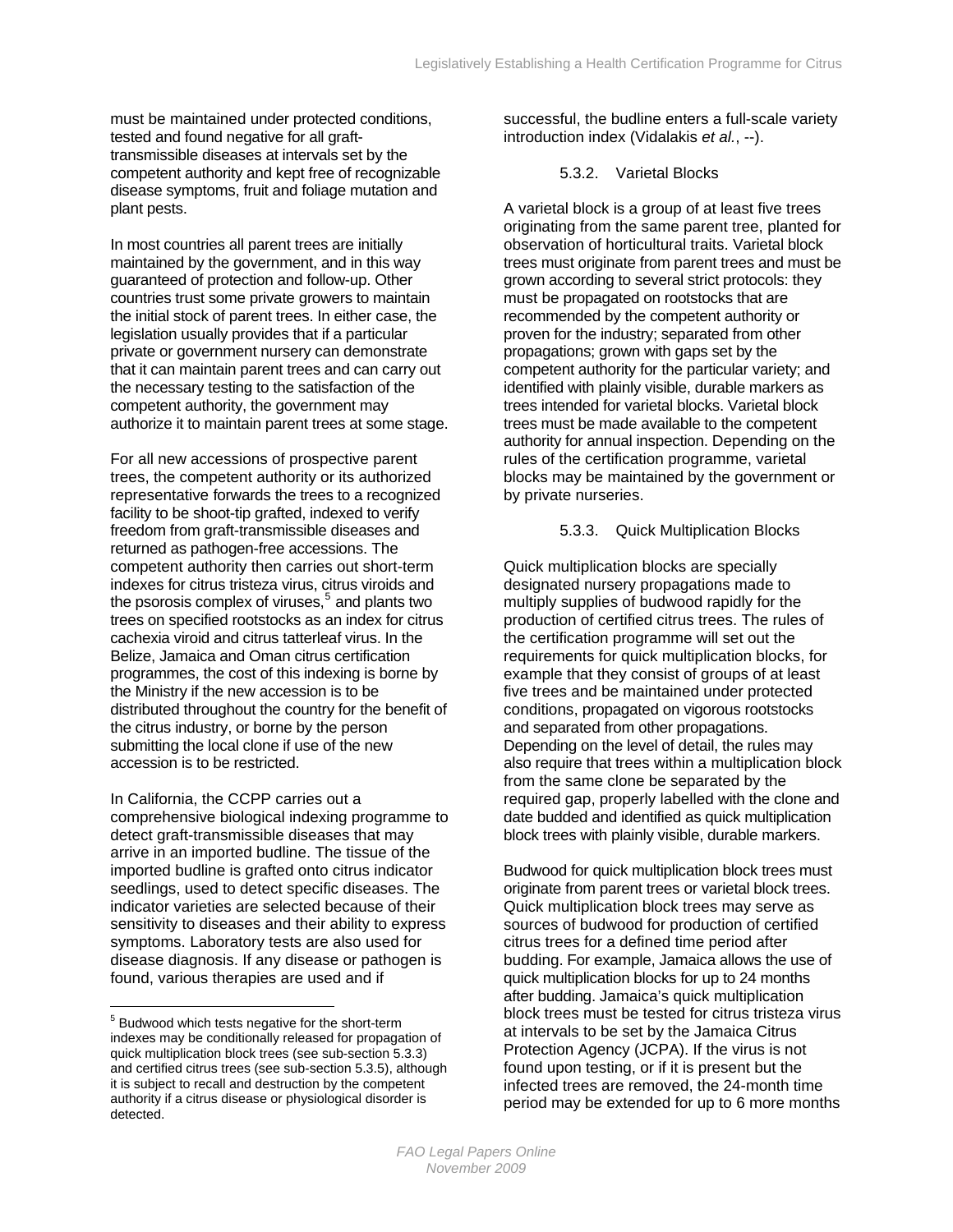<span id="page-13-0"></span>(i.e. to a total of 30 months), at the discretion of the JCPA. Quick multiplication block trees may also be used as varietal block trees, or as certified citrus trees (see below), if they are planted in the field after the end of the time period during which they may be used as sources of budwood (24 or 30 months, whichever is applicable).

#### 5.3.4. Certified Citrus Trees

Budwood for certified citrus trees must originate from parent trees, varietal block trees or quick multiplication block trees. The rules generally provide that any such bud cutting must take place within 24 months of budding and must be witnessed by an authorized representative of the competent authority. Only registered nurseries (see section 5.4) may propagate certified citrus trees, and they must follow the detailed requirements established by the legislation establishing the citrus certification programme. Only rootstocks that have not previously had a bud inserted in them may be used, and if rebudding is necessary, only buds from the same bud source as the original bud may be used. Budwood from certified citrus trees cannot be used as a further source of budwood.

One principal goal of the citrus certification programme is to ensure that every certified citrus tree in the country has a tag (usually bar-coded) which summarizes the history of the tree. This enables the competent authority to trace back problem trees to their source, and also enables buyers to ensure that the trees that they buy are free from diseases. Belize's tagging requirements reflect standard practice, requiring that the competent authority issue a certified citrus tree tag for each certified citrus tree, labelled with the nursery registration number, the clone, the rootstock and the date of budding. The nursery owner must attach the tag to the certified citrus tree and ensure that it is clearly visible at the nursery site.

The citrus certification programme should make it illegal to sell or otherwise trade in uncertified citrus trees. Although it can be difficult to prevent friends from giving cuttings of dooryard citrus propagations to their neighbours, a comprehensive information and public education campaign can go a long way toward explaining the danger of allowing uncertified trees to circulate.

#### 5.3.5. Seed Source Trees

A seed source tree is a tree that supplies seeds for propagation of citrus plants. The certification programme will generally require that anyone wishing to propagate citrus seed must certify each prospective seed source tree. For example, in California's CCPP, all trees must be registered as budwood source trees before budwood may be cut from the foundation blocks. In the Jamaica and Belize programmes, the owner submits a seed source tree application to the competent authority, pays any applicable fee and agrees to abide by the technical requirements of the certification programme. The owner must also agree to make the tree available for annual inspection during fruiting.

Within a certain number of days after receiving the application, the competent authority carries out an inspection. First, it verifies that the seed source tree originates from a parent tree (see section 5.3.1). It then carries out a visual inspection of the prospective seed source tree and the trees surrounding it during fruiting to determine whether they are free from bark and leaf symptoms of the psorosis complex of viruses, witches' broom, citrus blight, citrus viroids, decline, gummosis and any other recognizable symptom of citrus disease, and that the prospective seed source tree is free of fruit and foliage mutation. If so, the competent authority collects buds from the prospective seed source tree and indexes them for the psorosis complex of viruses and witches' broom. If the indexing is negative, the competent authority assigns a seed source tree number to the tree and issues the applicant a seed source tree certificate, which is valid for a limited time period (e.g. four years) and must be attached to the tree so that it is clearly visible.

Where the competent authority denies an application for certification of a seed source tree, generally it must notify the applicant in writing of the reasons and may permit an applicant to reapply. In Jamaica and Belize, owners who have been denied certification for a seed source tree or have had their certification cancelled have the right to appeal the denial or cancellation.

The legislation usually includes provisions taking into account existing trees. For example, the relevant regulations for Oman provide that a tree already existing at the implementation date of the country's citrus certification programme may be certified as a seed source tree if it has borne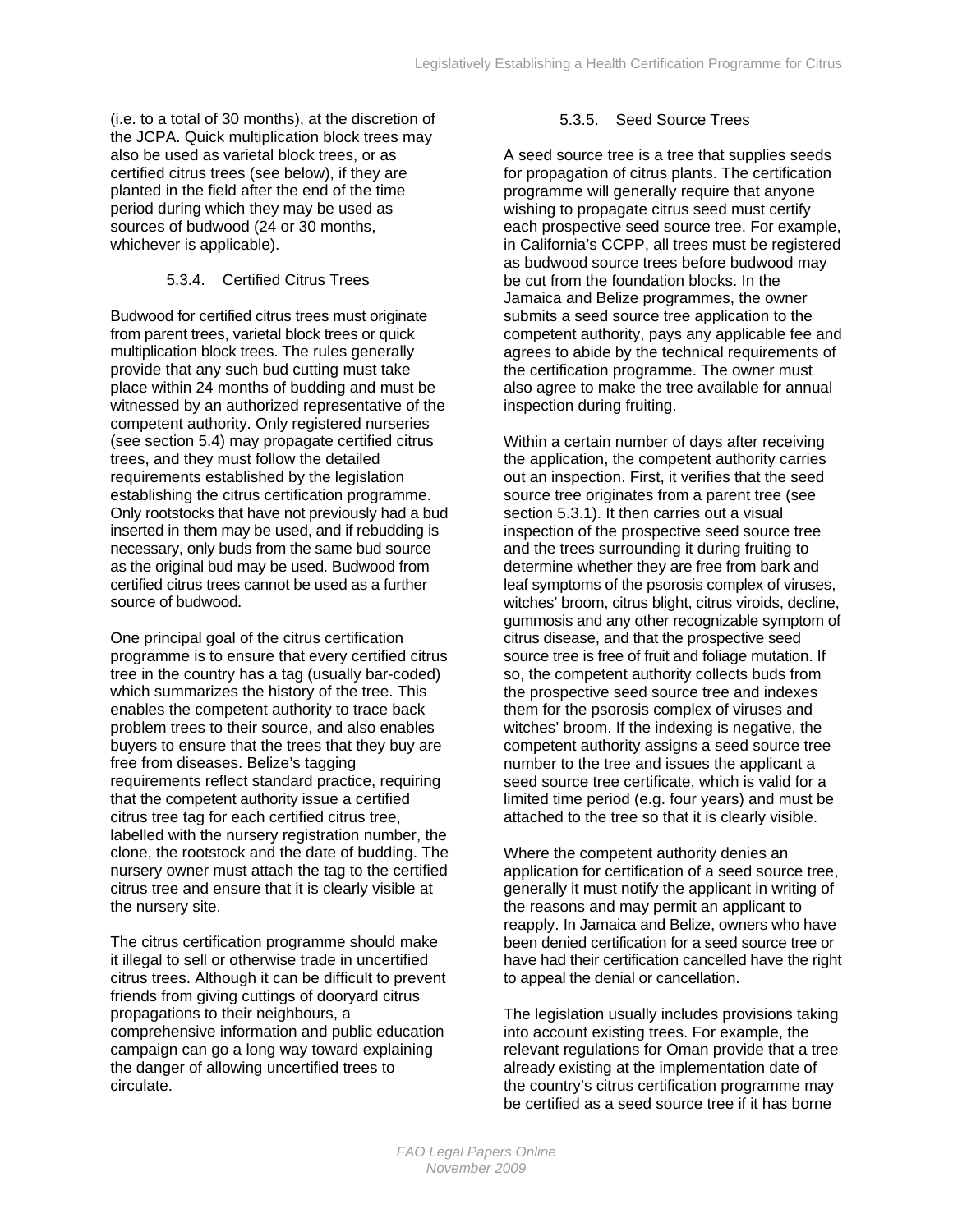fruit that is horticulturally true-to-type and has no evidence of fruit or foliage mutation. Applications for certification of existing trees had to be made within one year after the implementation of the country's citrus certification programme.

Generally, certification of a seed source tree may be cancelled if annual inspection during fruiting reveals any of the following: symptoms of virus or other graft-transmissible disease on the seed source tree or any of the trees immediately surrounding that tree; careless handling of seeds collected from the seed source tree or of the records relating to that tree, likely to confuse the facts regarding the identity of the tree; or an unacceptable degree of mutation of the fruit or foliage of the seed source tree. Certification may also be cancelled where indexing on indicator plants discloses evidence of the psorosis complex of viruses or witches' broom. The certificate holder can also voluntarily request cancellation in writing to the competent authority. Reapplication after cancellation is treated as a new application.

### 5.3.6. Bud Cutting Forms

Another essential element of a citrus certification programme is a form that records details about bud cuttings. The form has two parts: one part of the form records the number of buds cut, and the other records the number of buds actually propagated. Generally, the rules require that the first part of the form be filled out in the following circumstances:

- (a) where budwood is cut from parent trees for the purpose of producing varietal block trees, quick multiplication block trees or certified citrus trees;
- (b) where budwood is cut from varietal block trees to propagate quick multiplication block trees or certified citrus trees;
- (c) where budwood is cut from quick multiplication block trees to propagate certified citrus trees.

In each of these instances, the bud cutting must be witnessed by an authorized representative of the competent authority and the half-filled out form accompanies the budwood bundle. The other part of the form is completed by any person receiving or acquiring a budwood bundle for the purpose of establishing varietal block trees, quick multiplication block trees or certified citrus trees. The person receiving the budwood bundle retains a copy and submits the original to the competent

authority within a certain period of time after receiving the budwood bundle (e.g. 30 days).

Upon receipt of a fully filled-out bud cutting form that refers to a certified citrus tree, and after the tree's owner has paid any applicable fee, the competent authority issues to the owner a certified citrus tree tag, labelled with the nursery registration number, the clone, the rootstock and the date of budding. It is understood that if a nursery is sold, the bud cutting forms should remain with the land and the trees, and not with the person. This is because they are needed to demonstrate the source and history of the relevant trees.

### **5.4. Nursery Registration**

A principal feature of a citrus certification programme is the registration of nurseries that will grow and distribute citrus plants. Once registered, these citrus nurseries grow only approved plants under conditions designed to eliminate certain diseases, prevent their transmission and propagate resistant plants. In addition, citrus certification programmes generally require that all citrus plants in the country (or region) be sold only from registered nurseries, thus restricting the likelihood of the introduction of infected or susceptible plants. Registration of nurseries also assists in tracking disease outbreaks.

An important decision is whether all nurseries will be covered under the citrus certification programme. As noted earlier, with the ease of spread of many citrus disease (e.g. by aphids or other insect vectors), even dooryard plantings can cause devastation in a country's citrus industry as the failure of one nursery to follow the strict protocols can put all other nurseries at risk. For that reason, most citrus certification programmes do call for the registration of all nurseries, whether small or large, commercial or retail. The U.S. State of Florida, for example, requires registration of all nurseries. Only nurseries meeting the requirements may be registered, and registered nurseries must comply with the registration requirements. For example, all citrus nursery propagation must occur in enclosed greenhouse structures, for which detailed requirements are set out in the regulations.

To register, any person intending to propagate or sell citrus trees files an application with the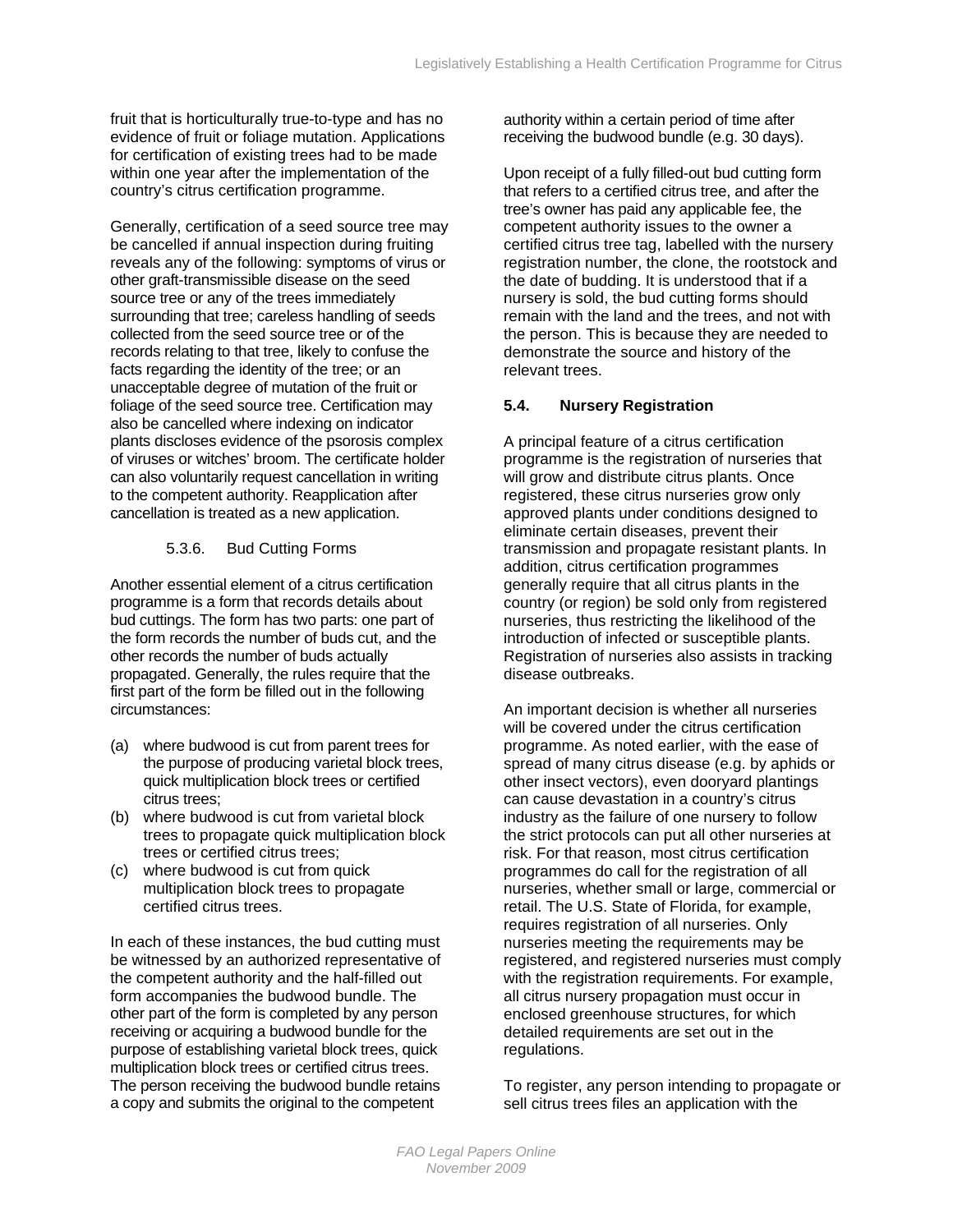<span id="page-15-0"></span>competent authority and pays the applicable fee. In some countries, such as Oman, the competent authority also inspects the nursery sites before approving an application. Legislation generally requires that nursery owners file a separate application for each nursery site (e.g. where there are multiple sites under the aegis of one overall nursery), and if the application is approved each site is issued citrus nursery certificate with a separate citrus nursery registration number. Generally once the certificate is issued (if not earlier – for instance in conjunction with filing the application with the competent authority), the owner must sign a declaration agreeing to comply with the technical requirements of the citrus certification programme.

Several countries have nursery registration requirements in their certification programmes, including Oman and Jamaica. The detailed technical requirements for citrus nurseries under Jamaica's citrus certification programme include the following:

- (a) nursery owners must prominently display a Citrus Nursery Certificate for each registered nursery site;
- (b) run-off irrigation water must be led out of the nursery area by means of a suitable drainage system, and the area must not be contaminated with run-off water from other citrus plantings;
- (c) seed boxes and seedling trays must be raised completely off the ground;
- (d) an effective nematode- and phytophthoracontrol programme must be in place;
- (e) all rootstocks must be grown in polyethylene bags or other suitable containers;
- (f) the soil or potting mix used in boxes, trays, bags or containers must permit effective drainage, be free from harmful pathogens and not be mixed or stored on a surface which is or may become infested with soil pathogens;
- (g) the roots of plants in containers must not be permitted to come into contact with soil outside of the container;
- <span id="page-15-1"></span>(h) budded seedlings must be kept in rows with gaps between different budwood sources, with the first and last bag or container of seedlings budded from each budwood bundle clearly labelled with the bud source, rootstock and date of budding.

To avoid contamination of new plantings, the legislation establishing the citrus certification programme will generally provide that new citrus nurseries not be established on sites that were previously planted with citrus. In addition, existing citrus nurseries are usually granted one year or some other limited time period in which to upgrade their equipment and systems to meet the requirements of the nursery registration programme, else they must relocate or cease operation.

Generally the competent authority is assigned power in the legislation to revoke or cancel nursery registration in certain enumerated circumstances. For example, registration might be cancelled where a nursery owner knowingly sells trees infested with a pest or fails to follow the technical requirements set out in the legislation establishing the certification programme or in the accompanying technical guidelines.

### **5.5. Enforcement**

Any person who disagrees with a decision of the competent authority under the citrus certification programme, such as the denial or cancellation of nursery registration or of seed source tree certification, may file a written appeal (usually to the Minister), who is authorized to apply whatever remedy he or she deems necessary. If the appeal is denied, the Minister will generally be obligated to provide the reasons in writing within a certain time period, and that decision is final. This is the case in the legislation of Belize, Jamaica and Oman.

The legislation establishing the citrus certification programme will generally set out the penalties that will apply to any violation, but this depends on the legal system of the country and the legislative practice. In some countries the legislation on the certification programme can set out the offences and the applicable penalties, for instance where the programme is established in primary legislation.<sup>[6](#page-15-1)</sup> On the other hand, in some legal systems (e.g. civil law systems) all offences and penalties are set out in a criminal code and not in sectoral legislation such as legislation

 $\overline{a}$ 

<sup>&</sup>lt;sup>6</sup> This is because in most legal systems, offences and penalties can only be established in parliamentary-level (primary) legislation not in secondary legislation such as regulations.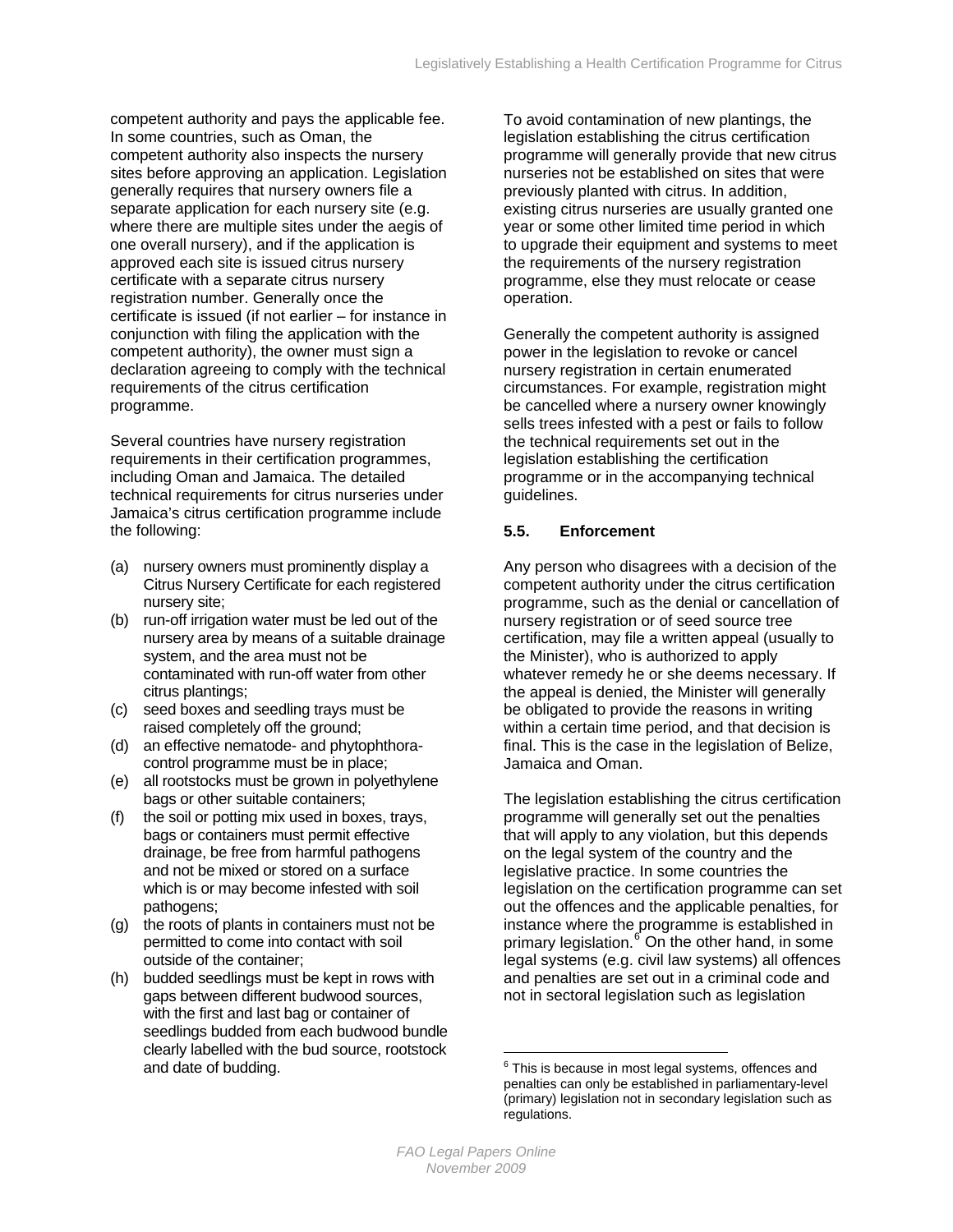<span id="page-16-0"></span>establishing a citrus health certification programme.

#### **5.6. Schedules**

Legislation establishing a citrus health certification programme generally contains subsidiary instruments such as schedules or orders. These contain the technical guidelines which nursery owners must adhere to, as well as the forms, certificates and fees. Belize, for example, includes seven schedules following its citrus certification regulations. They include everything from registration and tag fees to nursery registration certificates and seed source tree applications.

## **6. Conclusion**

Citrus has become an increasingly important world crop in recent decades. Total world production has increased from 20 million tons to more than 100 million tons, and some countries and regions have come to really heavily on citrus for livelihoods and earnings. In the U.S. State of Florida, citrus is a \$9.3 billion industry that employs over 76 000 people.

Although emerging citrus diseases and exchange of infected plants or vectors through world travel have greatly increased the risk of industry-crippling outbreaks, certification programmes have proven themselves effective at protecting citrus industries. Moreover, certified and virus-free trees are more profitable than other trees. Nursery operators and growers overwhelmingly prefer them to non-indexed and non-certified trees because they produce more and higher-quality fruit.

As described above, a number of countries have established functioning and successful certification programmes that can serve as models. Although many components of a programme are relatively simple to design and implement, some (such as indexing and procedures for recovering pathogen-free plants from local varieties) require technical expertise or outside resources. For example, germplasm banks such as the United States National Clonal Germplasm Repository for Citrus and Dates send clean stock propagating materials to countries or other entities interested in starting certification programmes. The initial start-up costs may be high but the benefits to growers, consumers and governments are clear and convincing.

## **References**

**American Phytopathology Society (APS).** 2000. *Compendium of Citrus Diseases (2nd ed.)*, L.W. Timmer, S.M. Garnsey & J.H. Graham, eds. St Paul, Minnesota, APS Press.

**Anderson, C.** 2000. *Citrus Germplasm Resources and their use in Argentina, Brazil, Chile, Cuba, and Uruguay***.** Proceedings of the Global Citrus Germplasm Network, 7-8 Dec. 2000.

**Chen, J., Pu, X., Deng, X., Liu, S., Li, H. & Civerolo, E.** 2009. A Phytoplasma Related to 'Candidatus Phytoplasma asteri' Detected in Citrus Showing Huanglongbing (Yellow Shoot Disease) Symptoms in Guangdong, P.R. China. *Phytopathology*. Vol. 99, No. 3 (March). pp. 236—242.

**European & Mediterranean Plant Protection Organization (EPPO).** 1998. EPPO Standard, *Certification Schemes: Pathogen-tested citrus trees and rootstocks.* PM 4/12 (1) (available at archives.eppo.org/EPPOStandards/PM4\_CERT/pm4-12-e.doc).

**EPPO.** 2000. Schemes for the production of healthy plants for planting: Nursery requirements. PM 4/7(2) (available at archives.eppo.org/EPPOStandards/PM4\_CERT/pm4-07-e.doc).

**Hofer, J.** 2006. *Achievements and Impact of the Citrus Improvement Program (CIP) in Egypt.* GTZ (available at www.globalfoodchainpartnerships.org/cairo/papers/JoachimHoferEgypt.pdf).

**Lee, R.F.** 2007. Beginning with Healthy Plants: The Cornerstone of Integrated Pest Management for Perennial Crops. *USDA ARS National Clonal Germplasm Repository for Citrus and Dates*.